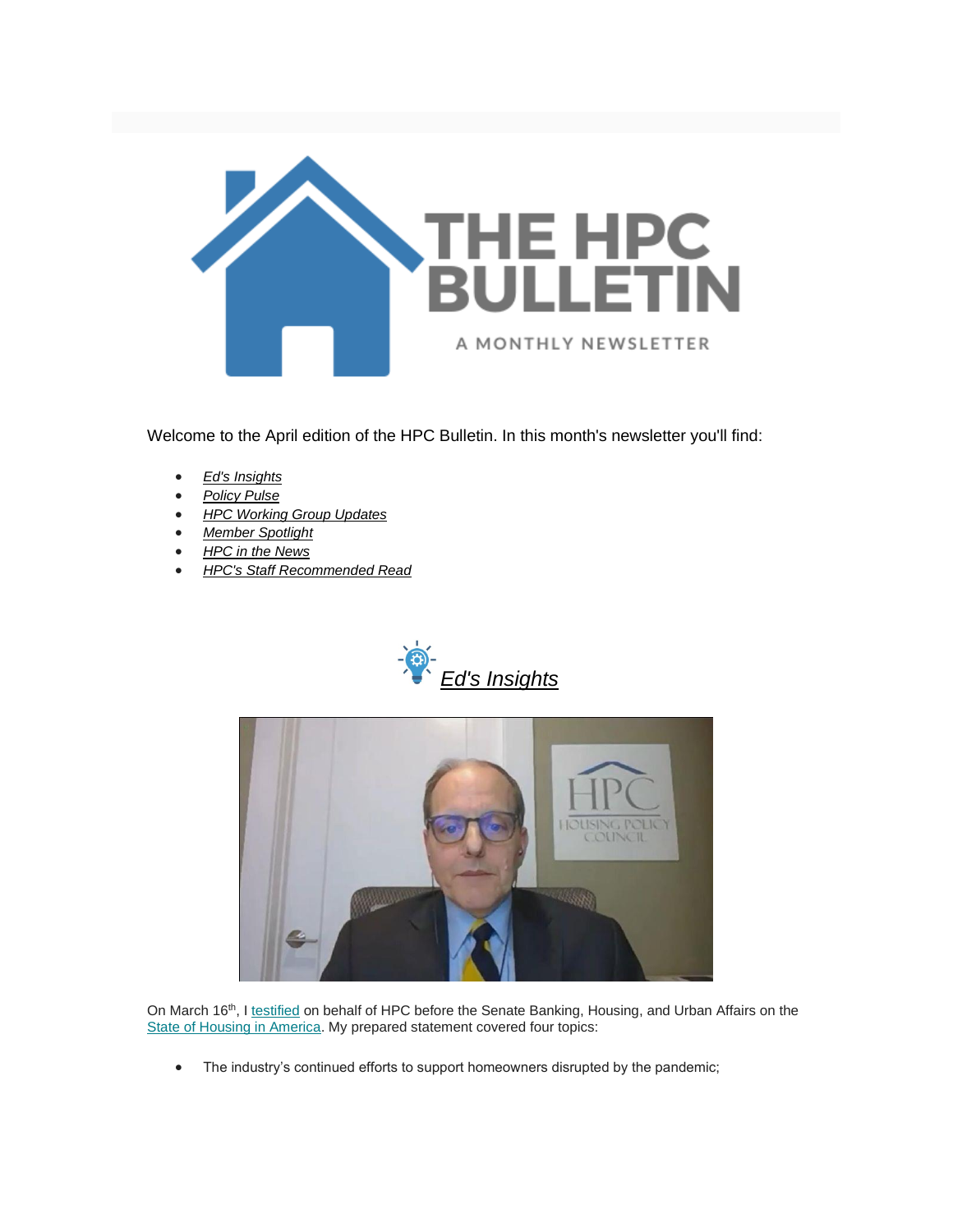- The opportunity to rethink approaches to enhancing homeownership and reducing the racial ownership gap;
- The critical challenges posed by housing supply shortages; and
- The continued need for Congress to address housing finance reform, bringing certainty and finality to the government's role, resolving the GSE conservatorships, and modernizing the FHA.

The hearing was marked by the divergent focus of the Chairman and Ranking Member. Chairman Sherrod Brown opened by making it clear that the hearing was not focused on housing finance reform but rather on the racial ownership gap and the state of the housing market in serving lower income and minority communities. From Chairman Brown's opening statement: "*We have an opportunity on this Committee to make people's lives better through better housing policy – to expand access to affordable rentals, to make it easier to purchase a home, and to put trades people to work building housing and making it safer and more resilient."*

The day before the hearing, Ranking Member Pat Toomey released a set o[f housing finance reform](https://nam12.safelinks.protection.outlook.com/?url=https%3A%2F%2Fwww.banking.senate.gov%2Fnewsroom%2Fminority%2Ftoomey-outlines-housing-finance-reform-principles&data=04%7C01%7Canna.herndon%40edelman.com%7Cf948af97484d45b4e7f508d8f9096ebe%7Cb824bfb3918e43c2bb1cdcc1ba40a82b%7C0%7C1%7C637533166205084478%7CUnknown%7CTWFpbGZsb3d8eyJWIjoiMC4wLjAwMDAiLCJQIjoiV2luMzIiLCJBTiI6Ik1haWwiLCJXVCI6Mn0%3D%7C1000&sdata=aZ1OWCAgSt9eMQ8PykRF1NGSo6T6lBjCDLl6FMbyoMM%3D&reserved=0)  [principles,](https://nam12.safelinks.protection.outlook.com/?url=https%3A%2F%2Fwww.banking.senate.gov%2Fnewsroom%2Fminority%2Ftoomey-outlines-housing-finance-reform-principles&data=04%7C01%7Canna.herndon%40edelman.com%7Cf948af97484d45b4e7f508d8f9096ebe%7Cb824bfb3918e43c2bb1cdcc1ba40a82b%7C0%7C1%7C637533166205084478%7CUnknown%7CTWFpbGZsb3d8eyJWIjoiMC4wLjAwMDAiLCJQIjoiV2luMzIiLCJBTiI6Ik1haWwiLCJXVCI6Mn0%3D%7C1000&sdata=aZ1OWCAgSt9eMQ8PykRF1NGSo6T6lBjCDLl6FMbyoMM%3D&reserved=0) notable for the priority placed on legislative reform, the emphasis on competition, and the agreement that a government guarantee of MBS should be part of the package.

Given the many Committee members from rural states, there was extensive discussion of rural housing issues.

HPC will remain a strong proponent of legislative reform and we will continue to engage with House and Senate members, Democrat and Republican, in finding common ground. One of the many frustrating things about this issue is there is broad agreement on most reform principles and even on many component pieces, yet no commitment to work together to get the job done.

As we continue to press the case, HPC is now in a stronger position to do so. With support from our member companies, we now have the resources to build out our policy and advocacy efforts by adding talented new staff. Last week, we brought on [Bernard Fulton](https://nam12.safelinks.protection.outlook.com/?url=https%3A%2F%2Ffbb0ab68-1668-4db6-9365-051035190b71.filesusr.com%2Fugd%2Fd315af_7e2ec5390d5c4205a60544498253d028.pdf&data=04%7C01%7Canna.herndon%40edelman.com%7Cf948af97484d45b4e7f508d8f9096ebe%7Cb824bfb3918e43c2bb1cdcc1ba40a82b%7C0%7C1%7C637533166205094474%7CUnknown%7CTWFpbGZsb3d8eyJWIjoiMC4wLjAwMDAiLCJQIjoiV2luMzIiLCJBTiI6Ik1haWwiLCJXVCI6Mn0%3D%7C1000&sdata=UQsH%2FW8PqSLOMGj0JD%2BV3cori%2FVg3lnQ1uCmC5P7TRs%3D&reserved=0) as our new VP for Government Relations. Bernard joins us from the National Association of Realtors. In mid-March[, Angel Hernandez](https://nam12.safelinks.protection.outlook.com/?url=https%3A%2F%2Ffbb0ab68-1668-4db6-9365-051035190b71.filesusr.com%2Fugd%2Fd315af_9a23f54a235e42a5be88b6aa19280bbf.pdf&data=04%7C01%7Canna.herndon%40edelman.com%7Cf948af97484d45b4e7f508d8f9096ebe%7Cb824bfb3918e43c2bb1cdcc1ba40a82b%7C0%7C1%7C637533166205094474%7CUnknown%7CTWFpbGZsb3d8eyJWIjoiMC4wLjAwMDAiLCJQIjoiV2luMzIiLCJBTiI6Ik1haWwiLCJXVCI6Mn0%3D%7C1000&sdata=AxU%2BWEMma1%2BBzZDSvLOzdIL1Dpy1lK9ZUo9i1aH5ZVk%3D&reserved=0) joined us from Ginnie Mae as our new VP for Capital Markets, and a month ago, [Sheryl Pardo](https://nam12.safelinks.protection.outlook.com/?url=https%3A%2F%2Ffbb0ab68-1668-4db6-9365-051035190b71.filesusr.com%2Fugd%2Fd315af_87b09037870540018d1e5a5d7b28f2f2.pdf&data=04%7C01%7Canna.herndon%40edelman.com%7Cf948af97484d45b4e7f508d8f9096ebe%7Cb824bfb3918e43c2bb1cdcc1ba40a82b%7C0%7C1%7C637533166205104469%7CUnknown%7CTWFpbGZsb3d8eyJWIjoiMC4wLjAwMDAiLCJQIjoiV2luMzIiLCJBTiI6Ik1haWwiLCJXVCI6Mn0%3D%7C1000&sdata=wL0APYNujF5nhoff6AVq2If%2B7xuyQE3AvzqRvkH%2Fur8%3D&reserved=0) joined us from the Urban Institute as our new SVP for Public Affairs. Wit[h Meg Burns](https://nam12.safelinks.protection.outlook.com/?url=https%3A%2F%2Fwww.housingpolicycouncil.org%2Fabout&data=04%7C01%7Canna.herndon%40edelman.com%7Cf948af97484d45b4e7f508d8f9096ebe%7Cb824bfb3918e43c2bb1cdcc1ba40a82b%7C0%7C1%7C637533166205104469%7CUnknown%7CTWFpbGZsb3d8eyJWIjoiMC4wLjAwMDAiLCJQIjoiV2luMzIiLCJBTiI6Ik1haWwiLCJXVCI6Mn0%3D%7C1000&sdata=pDzIWHi1ytFmuKGXF93RMZhNbZTCLc%2BlTYiD%2FwDbMbE%3D&reserved=0) leading the team, and the steady support of [Matt Douglas](https://nam12.safelinks.protection.outlook.com/?url=https%3A%2F%2Fwww.housingpolicycouncil.org%2Fabout&data=04%7C01%7Canna.herndon%40edelman.com%7Cf948af97484d45b4e7f508d8f9096ebe%7Cb824bfb3918e43c2bb1cdcc1ba40a82b%7C0%7C1%7C637533166205104469%7CUnknown%7CTWFpbGZsb3d8eyJWIjoiMC4wLjAwMDAiLCJQIjoiV2luMzIiLCJBTiI6Ik1haWwiLCJXVCI6Mn0%3D%7C1000&sdata=pDzIWHi1ytFmuKGXF93RMZhNbZTCLc%2BlTYiD%2FwDbMbE%3D&reserved=0) (VP for Mortgage Policy) and [Chris Monaco](https://nam12.safelinks.protection.outlook.com/?url=https%3A%2F%2Fwww.housingpolicycouncil.org%2Fabout&data=04%7C01%7Canna.herndon%40edelman.com%7Cf948af97484d45b4e7f508d8f9096ebe%7Cb824bfb3918e43c2bb1cdcc1ba40a82b%7C0%7C1%7C637533166205114463%7CUnknown%7CTWFpbGZsb3d8eyJWIjoiMC4wLjAwMDAiLCJQIjoiV2luMzIiLCJBTiI6Ik1haWwiLCJXVCI6Mn0%3D%7C1000&sdata=4C9vuWZ7Z9FBsKvv2IMRRXJmzN1jU7yPjj9b8ebFL7o%3D&reserved=0) (Manager, Membership Services and Operations), the HPC team looks forward to continuing to serve our members.

Sincerely, *Ed*





**Matt Douglas** 

Vice President<br>Mortgage Policy



Vice President

Angel Hernandez

vice Fresident<br>Capital Markets



semor vice r<br>Public Affairs



**Bernard Fultor** 





**Chris Monaco** Manager, Me Services and Operations

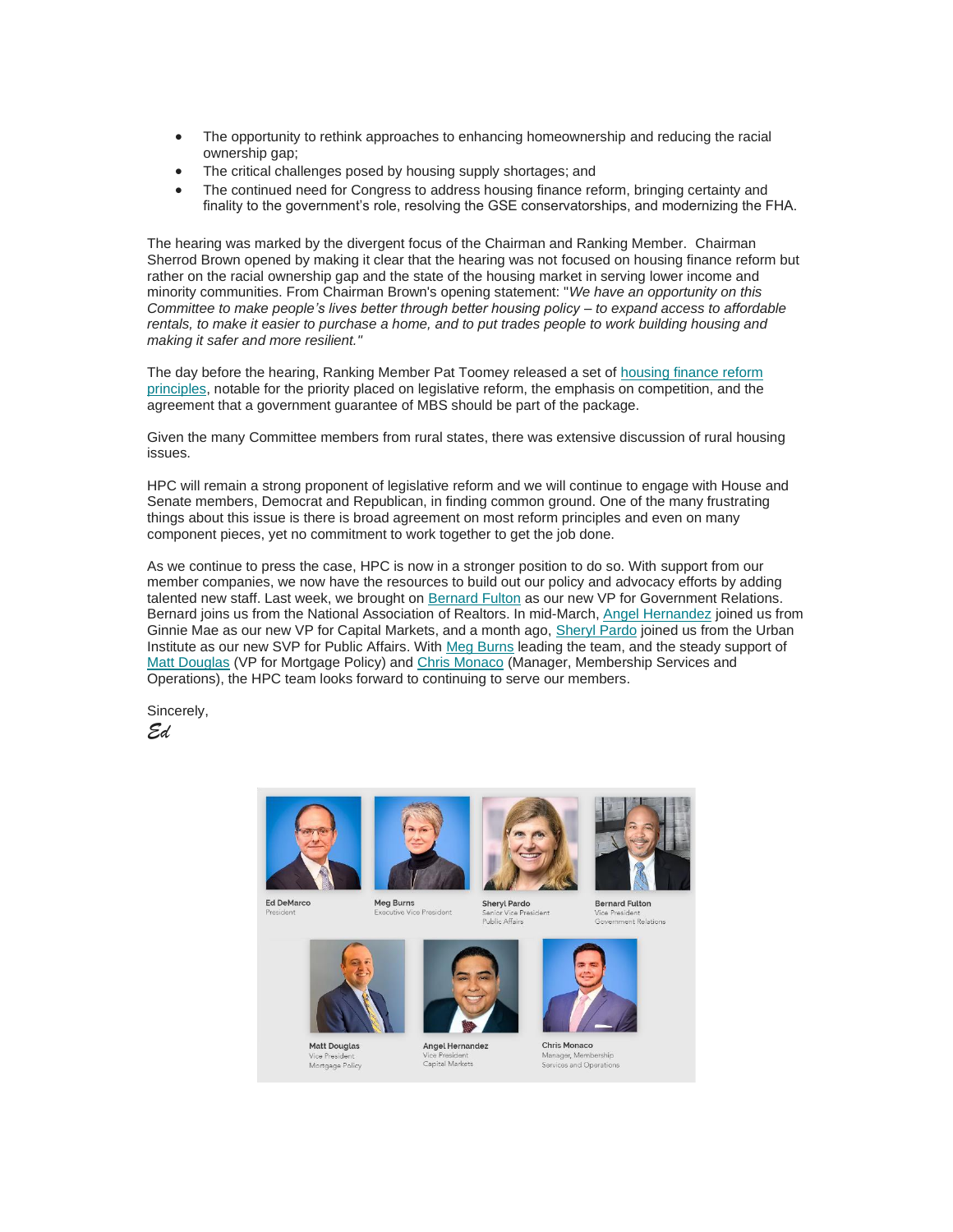<span id="page-2-0"></span>

## **Preserving the final 2020 qualified mortgage (QM) rule.**

The Consumer Financial Protection Bureau's (CFPB's) March 3, 2021 [Notice of Proposed Rulemaking](https://nam12.safelinks.protection.outlook.com/?url=https%3A%2F%2Fwww.consumerfinance.gov%2Fabout-us%2Fnewsroom%2Fcfpb-proposes-delay-of-mandatory-compliance-date-for-general-qualified-mortgage-finalrule%2F&data=04%7C01%7Canna.herndon%40edelman.com%7Cf948af97484d45b4e7f508d8f9096ebe%7Cb824bfb3918e43c2bb1cdcc1ba40a82b%7C0%7C1%7C637533166205114463%7CUnknown%7CTWFpbGZsb3d8eyJWIjoiMC4wLjAwMDAiLCJQIjoiV2luMzIiLCJBTiI6Ik1haWwiLCJXVCI6Mn0%3D%7C1000&sdata=7%2F60hVT8LA4%2FmjIPS5qvSsapOsWhEA5FeBePSnK0BMg%3D&reserved=0) would delay the mandatory compliance date of the final 2020 QM rule from July 1, 2021 to October 1, 2022, and allow both the 2013 QM rule, with the GSE patch, and the final 2020 QM rule to operate simultaneously for 15 months[. HPC submitted a comment letter](https://nam12.safelinks.protection.outlook.com/?url=https%3A%2F%2Ffbb0ab68-1668-4db6-9365-051035190b71.filesusr.com%2Fugd%2Fd315af_07fbe9a61a4c4ade92e69d40bb1f82b8.pdf&data=04%7C01%7Canna.herndon%40edelman.com%7Cf948af97484d45b4e7f508d8f9096ebe%7Cb824bfb3918e43c2bb1cdcc1ba40a82b%7C0%7C1%7C637533166205124456%7CUnknown%7CTWFpbGZsb3d8eyJWIjoiMC4wLjAwMDAiLCJQIjoiV2luMzIiLCJBTiI6Ik1haWwiLCJXVCI6Mn0%3D%7C1000&sdata=fZzK6NjSzKwOWnHoC%2BqM2RFOjEXRrAqKo1sDelqPTKc%3D&reserved=0) on March 30<sup>th</sup>, opposing the delay as lacking a sound rationale and a clear public benefit and potentially violating the required rulemaking process. In a[n opinion editorial](https://nam12.safelinks.protection.outlook.com/?url=https%3A%2F%2Fgo.housingwire.com%2Fdont-open-pandoras-qm-box&data=04%7C01%7Canna.herndon%40edelman.com%7Cf948af97484d45b4e7f508d8f9096ebe%7Cb824bfb3918e43c2bb1cdcc1ba40a82b%7C0%7C1%7C637533166205124456%7CUnknown%7CTWFpbGZsb3d8eyJWIjoiMC4wLjAwMDAiLCJQIjoiV2luMzIiLCJBTiI6Ik1haWwiLCJXVCI6Mn0%3D%7C1000&sdata=5mdA9f9gGIroQ2CH1uQMF66KYCcwP8jv8Xxebp9qqfM%3D&reserved=0) written that same day, Housing Wire's Editor in Chief, Sarah Wheeler, reported on and strongly supported HPC's position.

### **Emphasizing the vulnerable and temporary state of GSE conservatorship.**

The Federal Housing Finance Agency's (FHFA's) [proposed Enterprise Resolution Planning rule](https://nam12.safelinks.protection.outlook.com/?url=https%3A%2F%2Fwww.fhfa.gov%2FSupervisionRegulation%2FRules%2FRuleDocuments%2FResolution%2520Planning%2520NPR%2520TO%2520FR_for%2520website.pdf&data=04%7C01%7Canna.herndon%40edelman.com%7Cf948af97484d45b4e7f508d8f9096ebe%7Cb824bfb3918e43c2bb1cdcc1ba40a82b%7C0%7C1%7C637533166205134449%7CUnknown%7CTWFpbGZsb3d8eyJWIjoiMC4wLjAwMDAiLCJQIjoiV2luMzIiLCJBTiI6Ik1haWwiLCJXVCI6Mn0%3D%7C1000&sdata=hxeyxOoFhKY23ru%2F6z2bhNUo2oqDve%2FuRhUfQB83YXI%3D&reserved=0) is, effectively, the first rule proposed by FHFA that addresses what happens if Fannie Mae and Freddie Mac successfully exit conservatorship, fail again and then, following current law, move into receivership. HPC's [comment letter on the proposed rule,](https://nam12.safelinks.protection.outlook.com/?url=https%3A%2F%2Ffbb0ab68-1668-4db6-9365-051035190b71.filesusr.com%2Fugd%2Fd315af_78ea2d37040b4cae8d356c1f6bd8924d.pdf&data=04%7C01%7Canna.herndon%40edelman.com%7Cf948af97484d45b4e7f508d8f9096ebe%7Cb824bfb3918e43c2bb1cdcc1ba40a82b%7C0%7C1%7C637533166205134449%7CUnknown%7CTWFpbGZsb3d8eyJWIjoiMC4wLjAwMDAiLCJQIjoiV2luMzIiLCJBTiI6Ik1haWwiLCJXVCI6Mn0%3D%7C1000&sdata=oWbrrLdHY8ZaPZnpoYA7vScK6BkSzZq%2Bb8tkVyFkVVQ%3D&reserved=0) submitted on March 8, notes that, absent legislative changes, this scenario risks a sizeable, systemic disruption to the economy. In the letter, HPC commends FHFA for addressing this issue, makes a few technical observations and explains the risks involved and why the real value of the proposed rule is its reminder to all stakeholders that fundamental questions remain about the operation of Fannie Mae and Freddie Mac post-conservatorship that require legislative guidance.

## **Supporting FHFA's enterprise liquidity requirements.**

In a [second letter to the FHFA filed on March 8,](https://nam12.safelinks.protection.outlook.com/?url=https%3A%2F%2Ffbb0ab68-1668-4db6-9365-051035190b71.filesusr.com%2Fugd%2Fd315af_7312810b889947329f2ceb18b44a529c.pdf&data=04%7C01%7Canna.herndon%40edelman.com%7Cf948af97484d45b4e7f508d8f9096ebe%7Cb824bfb3918e43c2bb1cdcc1ba40a82b%7C0%7C1%7C637533166205144446%7CUnknown%7CTWFpbGZsb3d8eyJWIjoiMC4wLjAwMDAiLCJQIjoiV2luMzIiLCJBTiI6Ik1haWwiLCJXVCI6Mn0%3D%7C1000&sdata=0zqCshXGu31s%2Fn7VYgal7MyZ1wu7BOgpx4BPtQZc%2BbE%3D&reserved=0) HPC commented [on the Agency's proposed enterprise](https://nam12.safelinks.protection.outlook.com/?url=https%3A%2F%2Fwww.fhfa.gov%2FSupervisionRegulation%2FRules%2FRuleDocuments%2FLiquidity_NPR%2520to%2520Fed%2520Reg_Web%2520version.pdf&data=04%7C01%7Canna.herndon%40edelman.com%7Cf948af97484d45b4e7f508d8f9096ebe%7Cb824bfb3918e43c2bb1cdcc1ba40a82b%7C0%7C1%7C637533166205144446%7CUnknown%7CTWFpbGZsb3d8eyJWIjoiMC4wLjAwMDAiLCJQIjoiV2luMzIiLCJBTiI6Ik1haWwiLCJXVCI6Mn0%3D%7C1000&sdata=ct310MuWSmszDldaZVWuxycAQ1%2Bgu92SjChoVvMBERQ%3D&reserved=0)  [liquidity requirements,](https://nam12.safelinks.protection.outlook.com/?url=https%3A%2F%2Fwww.fhfa.gov%2FSupervisionRegulation%2FRules%2FRuleDocuments%2FLiquidity_NPR%2520to%2520Fed%2520Reg_Web%2520version.pdf&data=04%7C01%7Canna.herndon%40edelman.com%7Cf948af97484d45b4e7f508d8f9096ebe%7Cb824bfb3918e43c2bb1cdcc1ba40a82b%7C0%7C1%7C637533166205144446%7CUnknown%7CTWFpbGZsb3d8eyJWIjoiMC4wLjAwMDAiLCJQIjoiV2luMzIiLCJBTiI6Ik1haWwiLCJXVCI6Mn0%3D%7C1000&sdata=ct310MuWSmszDldaZVWuxycAQ1%2Bgu92SjChoVvMBERQ%3D&reserved=0) generally supporting the rule, and noting where modifications or clarifications should be considered, such as the stressed cash flow scenario and the fixed \$10 billion daily excess liquidity requirement. The letter also notes that, in further providing guidelines for the Enterprises postconservatorship, this proposed rule again highlights the need for Congress to definitively address Fannie Mae and Freddie Mac's future.

#### **Planning conversations on systemic bias and valuation methods.**

Many HPC members have expressed interest in better understanding how to identify and address potential systemic bias in valuation algorithms and models. To provide members with a foundation in the current thinking, research and practices related to this issue, HPC is finalizing dates for three separate panel discussions: first, with advocates, including National Fair Housing Alliance President and CEO [Lisa](https://nam12.safelinks.protection.outlook.com/?url=https%3A%2F%2Fnationalfairhousing.org%2Fstaff%2F&data=04%7C01%7Canna.herndon%40edelman.com%7Cf948af97484d45b4e7f508d8f9096ebe%7Cb824bfb3918e43c2bb1cdcc1ba40a82b%7C0%7C1%7C637533166205154443%7CUnknown%7CTWFpbGZsb3d8eyJWIjoiMC4wLjAwMDAiLCJQIjoiV2luMzIiLCJBTiI6Ik1haWwiLCJXVCI6Mn0%3D%7C1000&sdata=MCM7bo5ZQoQ%2F7JTrUfT2pFJkEB%2BphkbKDe5o9ghM0Bk%3D&reserved=0)  [Rice](https://nam12.safelinks.protection.outlook.com/?url=https%3A%2F%2Fnationalfairhousing.org%2Fstaff%2F&data=04%7C01%7Canna.herndon%40edelman.com%7Cf948af97484d45b4e7f508d8f9096ebe%7Cb824bfb3918e43c2bb1cdcc1ba40a82b%7C0%7C1%7C637533166205154443%7CUnknown%7CTWFpbGZsb3d8eyJWIjoiMC4wLjAwMDAiLCJQIjoiV2luMzIiLCJBTiI6Ik1haWwiLCJXVCI6Mn0%3D%7C1000&sdata=MCM7bo5ZQoQ%2F7JTrUfT2pFJkEB%2BphkbKDe5o9ghM0Bk%3D&reserved=0) and author and Brookings Institution scholar [Andre Perry;](https://nam12.safelinks.protection.outlook.com/?url=https%3A%2F%2Fwww.brookings.edu%2Fexperts%2Fandre-m-perry%2F&data=04%7C01%7Canna.herndon%40edelman.com%7Cf948af97484d45b4e7f508d8f9096ebe%7Cb824bfb3918e43c2bb1cdcc1ba40a82b%7C0%7C1%7C637533166205154443%7CUnknown%7CTWFpbGZsb3d8eyJWIjoiMC4wLjAwMDAiLCJQIjoiV2luMzIiLCJBTiI6Ik1haWwiLCJXVCI6Mn0%3D%7C1000&sdata=VdikJ34XhGbnvGRuzo%2BOkw2C0evyr7rVia5sASgEylA%3D&reserved=0) second, with researchers, including the Urban Institute's [Michael Neal](https://nam12.safelinks.protection.outlook.com/?url=https%3A%2F%2Fwww.urban.org%2Fauthor%2Fmichael-neal&data=04%7C01%7Canna.herndon%40edelman.com%7Cf948af97484d45b4e7f508d8f9096ebe%7Cb824bfb3918e43c2bb1cdcc1ba40a82b%7C0%7C1%7C637533166205164431%7CUnknown%7CTWFpbGZsb3d8eyJWIjoiMC4wLjAwMDAiLCJQIjoiV2luMzIiLCJBTiI6Ik1haWwiLCJXVCI6Mn0%3D%7C1000&sdata=TtP8vOFe80OdzZ2%2BstKwl4nfkeiKvDYxeVQHTSbdxvI%3D&reserved=0) and; third, with HPC members who are actively working on this issue.

<span id="page-2-1"></span>

Starting this month, the newsletter will include a topline summary of the recent work of HPC's active working groups. Emai[l workinggroups@housingpolicycouncil.org](mailto:workingroups@housingpolicycouncil.org) with any specific questions about a working group or to be added to or removed from a group.

The **COVID Response Working Group** continued bi-weekly meetings in March, with consistent attendance by several representatives from most of HPC's 32 member companies. The COVID WG identifies and attempts to resolve a range of COVID-related servicer issues that require further clarification or recognition by relevant government agencies and provides an opportunity to discuss changes in government policy. Current issues under discussion include possible modifications to the FHA COVID loss mitigation programs and how to encourage uniformity among all 50 states a[s Treasury implements the](https://nam12.safelinks.protection.outlook.com/?url=https%3A%2F%2Fhome.treasury.gov%2Fnews%2Ffeatured-stories%2Ffact-sheet-the-american-rescue-plan-will-deliver-immediate-economic-relief-to-families&data=04%7C01%7Canna.herndon%40edelman.com%7Cf948af97484d45b4e7f508d8f9096ebe%7Cb824bfb3918e43c2bb1cdcc1ba40a82b%7C0%7C1%7C637533166205164431%7CUnknown%7CTWFpbGZsb3d8eyJWIjoiMC4wLjAwMDAiLCJQIjoiV2luMzIiLCJBTiI6Ik1haWwiLCJXVCI6Mn0%3D%7C1000&sdata=QupCq0gCXAZzy3POq%2F%2B3Hpc1gO3HVkDyWlLYPO5rVuY%3D&reserved=0)  [\\$10 billion Homeowner Assistance Fund.](https://nam12.safelinks.protection.outlook.com/?url=https%3A%2F%2Fhome.treasury.gov%2Fnews%2Ffeatured-stories%2Ffact-sheet-the-american-rescue-plan-will-deliver-immediate-economic-relief-to-families&data=04%7C01%7Canna.herndon%40edelman.com%7Cf948af97484d45b4e7f508d8f9096ebe%7Cb824bfb3918e43c2bb1cdcc1ba40a82b%7C0%7C1%7C637533166205164431%7CUnknown%7CTWFpbGZsb3d8eyJWIjoiMC4wLjAwMDAiLCJQIjoiV2luMzIiLCJBTiI6Ik1haWwiLCJXVCI6Mn0%3D%7C1000&sdata=QupCq0gCXAZzy3POq%2F%2B3Hpc1gO3HVkDyWlLYPO5rVuY%3D&reserved=0)

The **GSE Foreclosure Working Group** had two meetings in March to discuss issues related to the expected significant property disposition work servicers will encounter once the moratoriums end.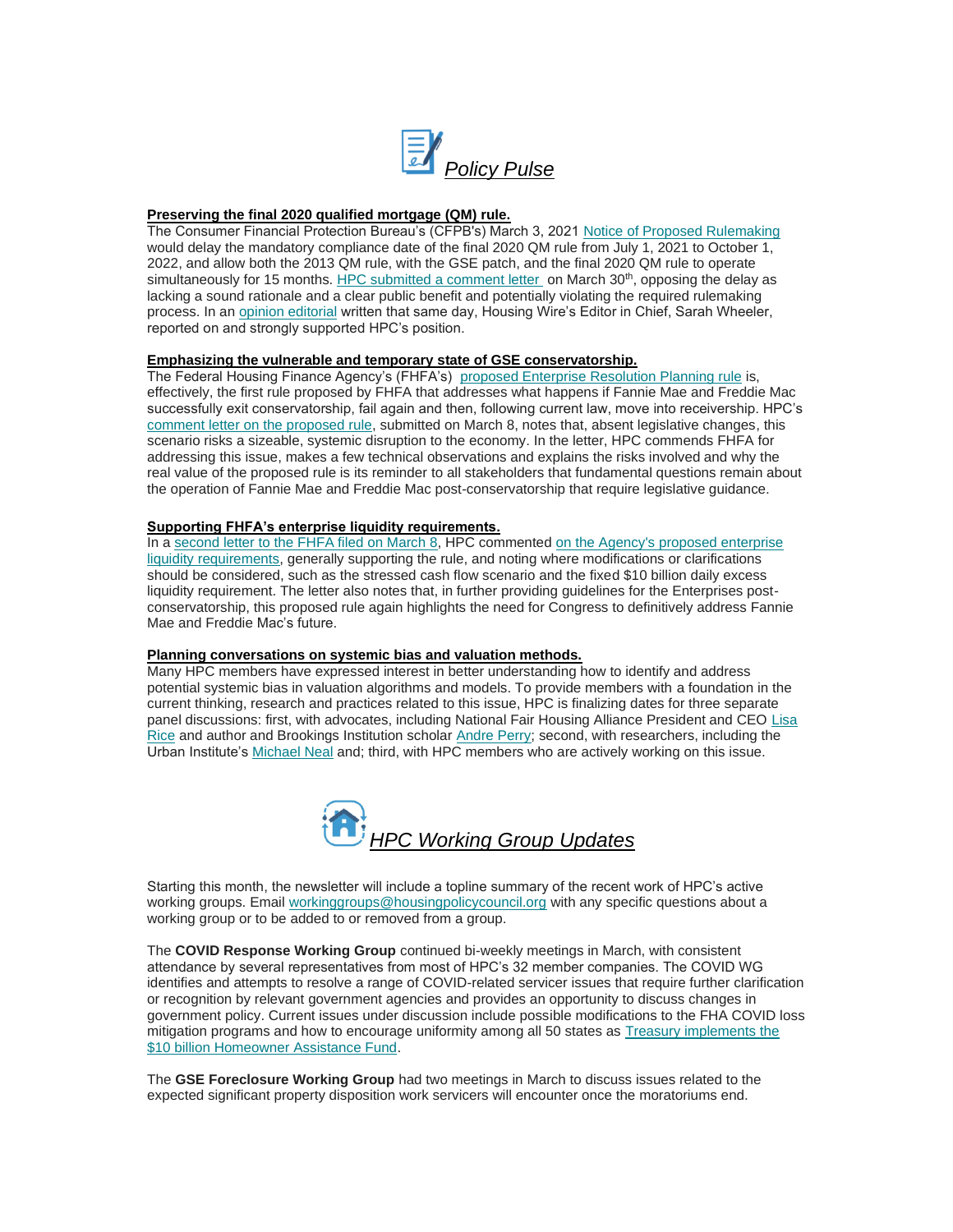Membership interest has been significant, and discussion began on the following priority issues: the overall foreclosures timeline, foreclosure referrals, proactively tracking foreclosure delays, and foreclosure allowable fees. To participate in future discussions, please reach out to [Matt.Douglas@housingpolicycouncil.org.](mailto:Matt.Douglas@housingpolicycouncil.org)

The **QM Working Group** met three times in March to discuss the CFPB'[s proposal to push back the](https://nam12.safelinks.protection.outlook.com/?url=https%3A%2F%2Fwww.consumerfinance.gov%2Fabout-us%2Fnewsroom%2Fcfpb-proposes-delay-of-mandatory-compliance-date-for-general-qualified-mortgage-finalrule%2F&data=04%7C01%7Canna.herndon%40edelman.com%7Cf948af97484d45b4e7f508d8f9096ebe%7Cb824bfb3918e43c2bb1cdcc1ba40a82b%7C0%7C1%7C637533166205164431%7CUnknown%7CTWFpbGZsb3d8eyJWIjoiMC4wLjAwMDAiLCJQIjoiV2luMzIiLCJBTiI6Ik1haWwiLCJXVCI6Mn0%3D%7C1000&sdata=VeGow5%2BhxA4G%2FwpKstBROE0edXzwe3TI63EN0KN2xrw%3D&reserved=0)  [mandatory compliance date](https://nam12.safelinks.protection.outlook.com/?url=https%3A%2F%2Fwww.consumerfinance.gov%2Fabout-us%2Fnewsroom%2Fcfpb-proposes-delay-of-mandatory-compliance-date-for-general-qualified-mortgage-finalrule%2F&data=04%7C01%7Canna.herndon%40edelman.com%7Cf948af97484d45b4e7f508d8f9096ebe%7Cb824bfb3918e43c2bb1cdcc1ba40a82b%7C0%7C1%7C637533166205164431%7CUnknown%7CTWFpbGZsb3d8eyJWIjoiMC4wLjAwMDAiLCJQIjoiV2luMzIiLCJBTiI6Ik1haWwiLCJXVCI6Mn0%3D%7C1000&sdata=VeGow5%2BhxA4G%2FwpKstBROE0edXzwe3TI63EN0KN2xrw%3D&reserved=0) of th[e final 2020 QM rule](https://nam12.safelinks.protection.outlook.com/?url=https%3A%2F%2Fwww.federalregister.gov%2Fdocuments%2F2020%2F12%2F29%2F2020-27567%2Fqualified-mortgage-definition-under-the-truth-in-lending-act-regulation-z-general-qm-loan-definition&data=04%7C01%7Canna.herndon%40edelman.com%7Cf948af97484d45b4e7f508d8f9096ebe%7Cb824bfb3918e43c2bb1cdcc1ba40a82b%7C0%7C1%7C637533166205174430%7CUnknown%7CTWFpbGZsb3d8eyJWIjoiMC4wLjAwMDAiLCJQIjoiV2luMzIiLCJBTiI6Ik1haWwiLCJXVCI6Mn0%3D%7C1000&sdata=1LdhFgnnv41%2B0nFDErHm%2B1dUkKfajWMlYF6d4nNrj3Y%3D&reserved=0) and the expiration of the 2013 QM rule and GSE patch by 15 months. Our calls have updated members on the issue and sought their feedback on [HPC's](https://nam12.safelinks.protection.outlook.com/?url=https%3A%2F%2Ffbb0ab68-1668-4db6-9365-051035190b71.filesusr.com%2Fugd%2Fd315af_07fbe9a61a4c4ade92e69d40bb1f82b8.pdf&data=04%7C01%7Canna.herndon%40edelman.com%7Cf948af97484d45b4e7f508d8f9096ebe%7Cb824bfb3918e43c2bb1cdcc1ba40a82b%7C0%7C1%7C637533166205174430%7CUnknown%7CTWFpbGZsb3d8eyJWIjoiMC4wLjAwMDAiLCJQIjoiV2luMzIiLCJBTiI6Ik1haWwiLCJXVCI6Mn0%3D%7C1000&sdata=nzAgSueWZkMM%2FgG1AvxoFQqlViLy9ToC%2FYkly6f3THw%3D&reserved=0)  [comment letter](https://nam12.safelinks.protection.outlook.com/?url=https%3A%2F%2Ffbb0ab68-1668-4db6-9365-051035190b71.filesusr.com%2Fugd%2Fd315af_07fbe9a61a4c4ade92e69d40bb1f82b8.pdf&data=04%7C01%7Canna.herndon%40edelman.com%7Cf948af97484d45b4e7f508d8f9096ebe%7Cb824bfb3918e43c2bb1cdcc1ba40a82b%7C0%7C1%7C637533166205174430%7CUnknown%7CTWFpbGZsb3d8eyJWIjoiMC4wLjAwMDAiLCJQIjoiV2luMzIiLCJBTiI6Ik1haWwiLCJXVCI6Mn0%3D%7C1000&sdata=nzAgSueWZkMM%2FgG1AvxoFQqlViLy9ToC%2FYkly6f3THw%3D&reserved=0) discussed above, filed on March 30th, which opposes the delay.

The **Servicer Member Affairs Working Group** held its monthly meeting and discussed interest in service member issues by two Senators at CFPB Director nomine[e Rohit Chopra's March 2 confirmation](https://nam12.safelinks.protection.outlook.com/?url=https%3A%2F%2Fwww.banking.senate.gov%2Fhearings%2F02%2F22%2F2021%2Fnomination-hearing&data=04%7C01%7Canna.herndon%40edelman.com%7Cf948af97484d45b4e7f508d8f9096ebe%7Cb824bfb3918e43c2bb1cdcc1ba40a82b%7C0%7C1%7C637533166205184423%7CUnknown%7CTWFpbGZsb3d8eyJWIjoiMC4wLjAwMDAiLCJQIjoiV2luMzIiLCJBTiI6Ik1haWwiLCJXVCI6Mn0%3D%7C1000&sdata=ThmU6wyAYZThvZEd47oe5UTfBf7EU240FjnHwfdh8I8%3D&reserved=0)  [hearing.](https://nam12.safelinks.protection.outlook.com/?url=https%3A%2F%2Fwww.banking.senate.gov%2Fhearings%2F02%2F22%2F2021%2Fnomination-hearing&data=04%7C01%7Canna.herndon%40edelman.com%7Cf948af97484d45b4e7f508d8f9096ebe%7Cb824bfb3918e43c2bb1cdcc1ba40a82b%7C0%7C1%7C637533166205184423%7CUnknown%7CTWFpbGZsb3d8eyJWIjoiMC4wLjAwMDAiLCJQIjoiV2luMzIiLCJBTiI6Ik1haWwiLCJXVCI6Mn0%3D%7C1000&sdata=ThmU6wyAYZThvZEd47oe5UTfBf7EU240FjnHwfdh8I8%3D&reserved=0) The Service members WG also considered a potential strategy for ensuring the effectiveness of th[e Defense Manpower Data Center's](https://nam12.safelinks.protection.outlook.com/?url=https%3A%2F%2Fwww.servicememberscivilreliefact.com%2Fabout-us%2Fdefense-manpower-data-center%2F%3Futm_campaign%3Ddmdc%26utm_source%3Dgoogle%26utm_medium%3Dcpc%26utm_content%3D%257btextlink%257d%26utm_term%3Ddefense%2520manpower%2520data%2520center%26gclid%3DCjwKCAjw6fCCBhBNEiwAem5SO6ZJaySdWjd9ysEiokuke1PhH3smaPwsMpP_dyENer8YI0PhJRhBCBoCJKQQAvD_BwE&data=04%7C01%7Canna.herndon%40edelman.com%7Cf948af97484d45b4e7f508d8f9096ebe%7Cb824bfb3918e43c2bb1cdcc1ba40a82b%7C0%7C1%7C637533166205184423%7CUnknown%7CTWFpbGZsb3d8eyJWIjoiMC4wLjAwMDAiLCJQIjoiV2luMzIiLCJBTiI6Ik1haWwiLCJXVCI6Mn0%3D%7C1000&sdata=Q16wbkSIOSDImcAsWUO2jquXeIhhRTdVU2TQIbs7Xfw%3D&reserved=0) effort to establish a direct connection for mortgage lenders to verify a borrower's active duty military status, as required by the Service Members Civil Relief Act.



# *Member Spotlight*

# <span id="page-3-0"></span>**Ocwen subsidiary, PHH Mortgage, partners with the NAACP to help COVID-19 impacted homeowners**

PHH Mortgage, a subsidiary of Ocwen Financial Corporation, renewed its partnership with the NAACP to host 45 regional virtual borrower outreach events in 2021 for PHH Mortgage customers who have been negatively impacted by COVID-19 and are having trouble making their mortgage payments. Virtual outreach events will be held in several locations across the country. [Read more [here\]](https://nam12.safelinks.protection.outlook.com/?url=https%3A%2F%2Fshareholders.ocwen.com%2Fnews-releases%2Fnews-release-details%2Fphh-mortgage-renews-partnership-naacp-help-covid-19-impacted&data=04%7C01%7Canna.herndon%40edelman.com%7Cf948af97484d45b4e7f508d8f9096ebe%7Cb824bfb3918e43c2bb1cdcc1ba40a82b%7C0%7C1%7C637533166205194424%7CUnknown%7CTWFpbGZsb3d8eyJWIjoiMC4wLjAwMDAiLCJQIjoiV2luMzIiLCJBTiI6Ik1haWwiLCJXVCI6Mn0%3D%7C1000&sdata=SK11qz9NO%2FogSbrHk7A6VJ6BAm7rBqgNw%2FEYt%2FXBdJI%3D&reserved=0)

<span id="page-3-1"></span>

- [HPC: Delaying final QM Rule "not in public interest"](https://nam12.safelinks.protection.outlook.com/?url=https%3A%2F%2Fwww.housingwire.com%2Farticles%2Fhpc-delaying-final-qm-rule-not-in-public-interest%2F&data=04%7C01%7Canna.herndon%40edelman.com%7Cf948af97484d45b4e7f508d8f9096ebe%7Cb824bfb3918e43c2bb1cdcc1ba40a82b%7C0%7C1%7C637533166205194424%7CUnknown%7CTWFpbGZsb3d8eyJWIjoiMC4wLjAwMDAiLCJQIjoiV2luMzIiLCJBTiI6Ik1haWwiLCJXVCI6Mn0%3D%7C1000&sdata=nEJz3nBLUgbhoyz1GSAlB06cnMHCovH%2B7qqmjC4HA3M%3D&reserved=0) Housing Wire
- [HW Daily Update: Don't open](https://nam12.safelinks.protection.outlook.com/?url=https%3A%2F%2Fgo.housingwire.com%2Fdont-open-pandoras-qm-box&data=04%7C01%7Canna.herndon%40edelman.com%7Cf948af97484d45b4e7f508d8f9096ebe%7Cb824bfb3918e43c2bb1cdcc1ba40a82b%7C0%7C1%7C637533166205204413%7CUnknown%7CTWFpbGZsb3d8eyJWIjoiMC4wLjAwMDAiLCJQIjoiV2luMzIiLCJBTiI6Ik1haWwiLCJXVCI6Mn0%3D%7C1000&sdata=1hKzFKRMYcItmuGkTc%2BZ9zvmf8hzGK9ZfiJpYbY5CTg%3D&reserved=0) Pandora's QM box HousingWire
- [The Property Line: Mortgage Forbearance Ending? Here Are Your Options](https://nam12.safelinks.protection.outlook.com/?url=https%3A%2F%2Fwww.nerdwallet.com%2Farticle%2Fmortgages%2Fmortgage-forbearance-ending-options&data=04%7C01%7Canna.herndon%40edelman.com%7Cf948af97484d45b4e7f508d8f9096ebe%7Cb824bfb3918e43c2bb1cdcc1ba40a82b%7C0%7C1%7C637533166205204413%7CUnknown%7CTWFpbGZsb3d8eyJWIjoiMC4wLjAwMDAiLCJQIjoiV2luMzIiLCJBTiI6Ik1haWwiLCJXVCI6Mn0%3D%7C1000&sdata=7p%2BuDMG6hzWpEFFpuYVM6EX3%2Fvma70lGZ63cVFSPDjc%3D&reserved=0) Nerdwallet
- [Housing Policy Council taps ex-Ginnie Mae executive as VP of Capital Markets](https://nam12.safelinks.protection.outlook.com/?url=https%3A%2F%2Fwww.mpamag.com%2Fnews%2Fhousing-policy-council-taps-exginnie-mae-executive-as-vp-of-capital-markets-249647.aspx&data=04%7C01%7Canna.herndon%40edelman.com%7Cf948af97484d45b4e7f508d8f9096ebe%7Cb824bfb3918e43c2bb1cdcc1ba40a82b%7C0%7C1%7C637533166205214403%7CUnknown%7CTWFpbGZsb3d8eyJWIjoiMC4wLjAwMDAiLCJQIjoiV2luMzIiLCJBTiI6Ik1haWwiLCJXVCI6Mn0%3D%7C1000&sdata=dNZI8gFYKvLofcwugHBNGB4bQGv8YoEdzfb08gjo1Zk%3D&reserved=0) Mortgage Professional America
- At hearing on housing, [Toomey and Democrats spar over reforms to boost affordability](https://nam12.safelinks.protection.outlook.com/?url=https%3A%2F%2Fwww.post-gazette.com%2Fnews%2Fpolitics-nation%2F2021%2F03%2F16%2FPat-Toomey-Sherrod-Brown-housing-reforms-Fannie-Mae-Freddie-Mac%2Fstories%2F202103160163&data=04%7C01%7Canna.herndon%40edelman.com%7Cf948af97484d45b4e7f508d8f9096ebe%7Cb824bfb3918e43c2bb1cdcc1ba40a82b%7C0%7C1%7C637533166205214403%7CUnknown%7CTWFpbGZsb3d8eyJWIjoiMC4wLjAwMDAiLCJQIjoiV2luMzIiLCJBTiI6Ik1haWwiLCJXVCI6Mn0%3D%7C1000&sdata=KF%2Bkm3MNT0m%2FcvtgFwlxFEp8lDGVC2QQMq4E17Mzj80%3D&reserved=0) Pittsburgh Post-Gazette
- <span id="page-3-2"></span>• [GOP's Toomey Seeks Democratic Help to Free Fannie, Freddie](https://nam12.safelinks.protection.outlook.com/?url=https%3A%2F%2Fwww.bloomberg.com%2Fnews%2Farticles%2F2021-03-15%2Fgop-s-toomey-seeks-democratic-support-to-free-fannie-and-freddie&data=04%7C01%7Canna.herndon%40edelman.com%7Cf948af97484d45b4e7f508d8f9096ebe%7Cb824bfb3918e43c2bb1cdcc1ba40a82b%7C0%7C1%7C637533166205224398%7CUnknown%7CTWFpbGZsb3d8eyJWIjoiMC4wLjAwMDAiLCJQIjoiV2luMzIiLCJBTiI6Ik1haWwiLCJXVCI6Mn0%3D%7C1000&sdata=F9ySM7HzLRhvlSbuEENzdmzd2h%2ByUC9BqR1ZAW%2BGDRA%3D&reserved=0) - Bloomberg

*HPC's Staff Recommended Read*